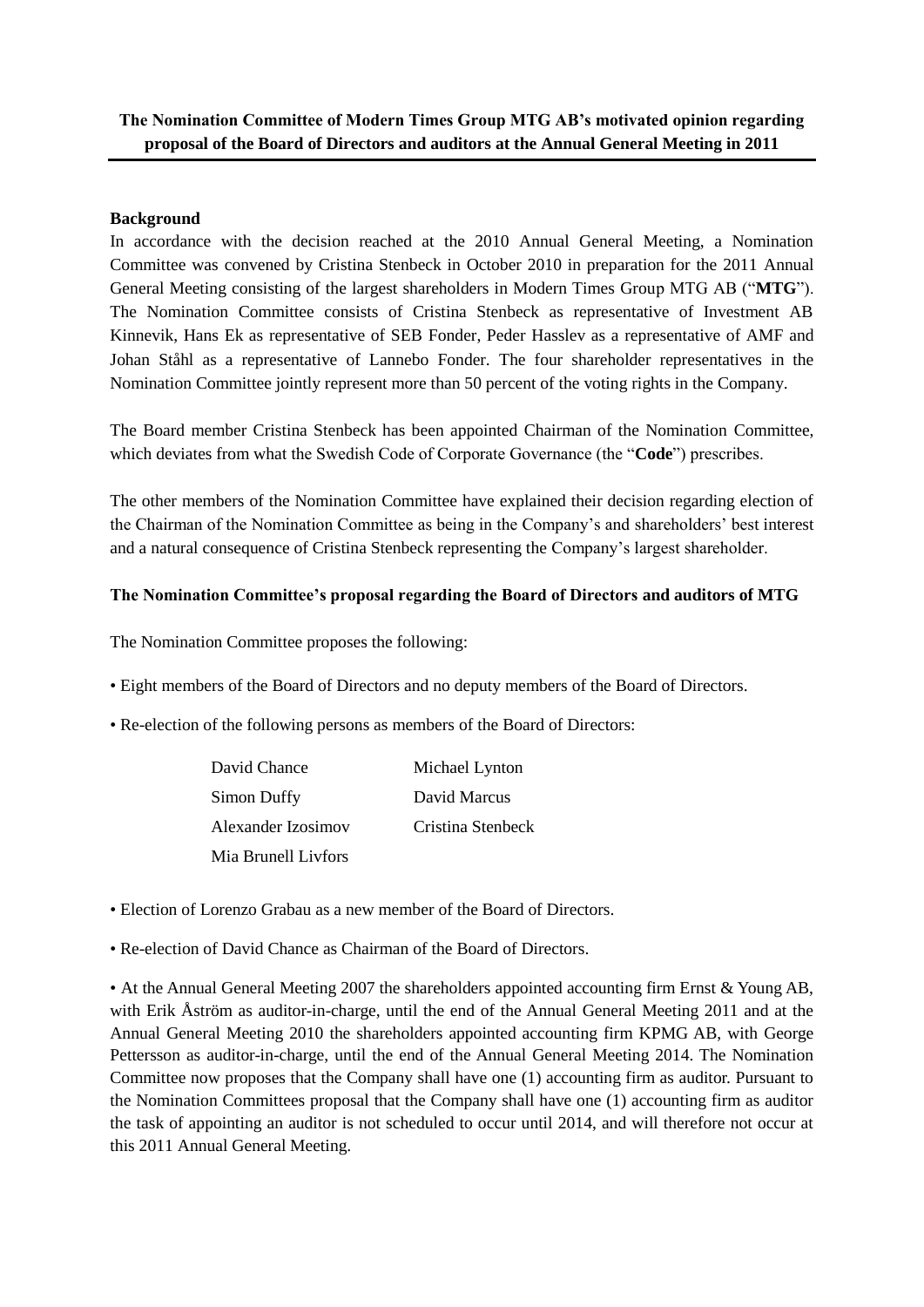## **Motivated opinion**

The Nomination Committee has held five (5) meetings either in person or by telephone, with additional contact between meetings. As the basis for its work, the Nomination Committee has had, among other documents, an evaluation of the Board and its work. To assess the degree to which the present Board fulfils the requirements to be placed on the Board, given the Company's situation and future direction, discussion focused on the Board's overall composition with respect to experience and expertise. The existing Board of Directors maintains a good balance of financial and operational expertise as well as shareholder representation. This Board of Directors provides a strong sense of continuity as well as industry knowledge that will benefit the Board's continued agenda for the business. However, the Nomination Committee believes that the nomination of Lorenzo Grabau further strengthens both the financial and media sector expertise on the Board. Until 2011, Lorenzo Grabau was Managing Director at Goldman Sachs in London. He has over twenty years of global investment banking experience, many of which were spent working within different areas of media.

Lorenzo Grabau's career spanned both the Investment Banking and the Investment Management Divisions of Goldman Sachs. He assumed his most recent role in 2009 as a Managing Director, responsible for building the firm's relationships with Europe's largest entrepreneurial families and their corporate interests. He joined Goldman Sachs in 1994 in the Investment Banking Division where he held several roles, including responsibility for building the European consumer, retail and luxury goods practice. He was named managing director in 1999, Co-Head of EMEA Media in 2001, Head of EMEA Financial Sponsors Group from 2005 to 2007 and Head of EMEA Media in 2008. Mr. Grabau is familiar with MTG and its strategy from working with management and the Board during the course of the last ten years.

No suggestions of Board members have been received by the Nomination Committee from persons other than the members of the Nomination Committee.

In view of the evaluation made, the Nomination Committee proposes the election of eight Board members.

The Nomination Committee is of the opinion that the proposed composition of the Board of Directors reflects both strong individual credentials and suitable qualifications and relevant experience within the key strategic areas for MTG. These areas include, but are not limited to, the following: operational management of quoted and unquoted companies across a range of industries closely tied to MTG's core activities, established track records working within the media sector, experience and knowledge from content production and distribution across various platforms such as broadcast, digital, and telecommunications. Finally, the Directors' geographic expertise working within markets including the key MTG regions of Scandinavia, Eastern Europe, Russia and Africa provide a sound basis for continuing to evaluate and grow MTG's market share within its core markets as well as add on to its geographic footprint where returns are attractive.

The proposal for the composition of MTG's Board of Directors meets the requirements of the Code for independent members of the Board of Directors. Seven of the members of the Board of Directors are